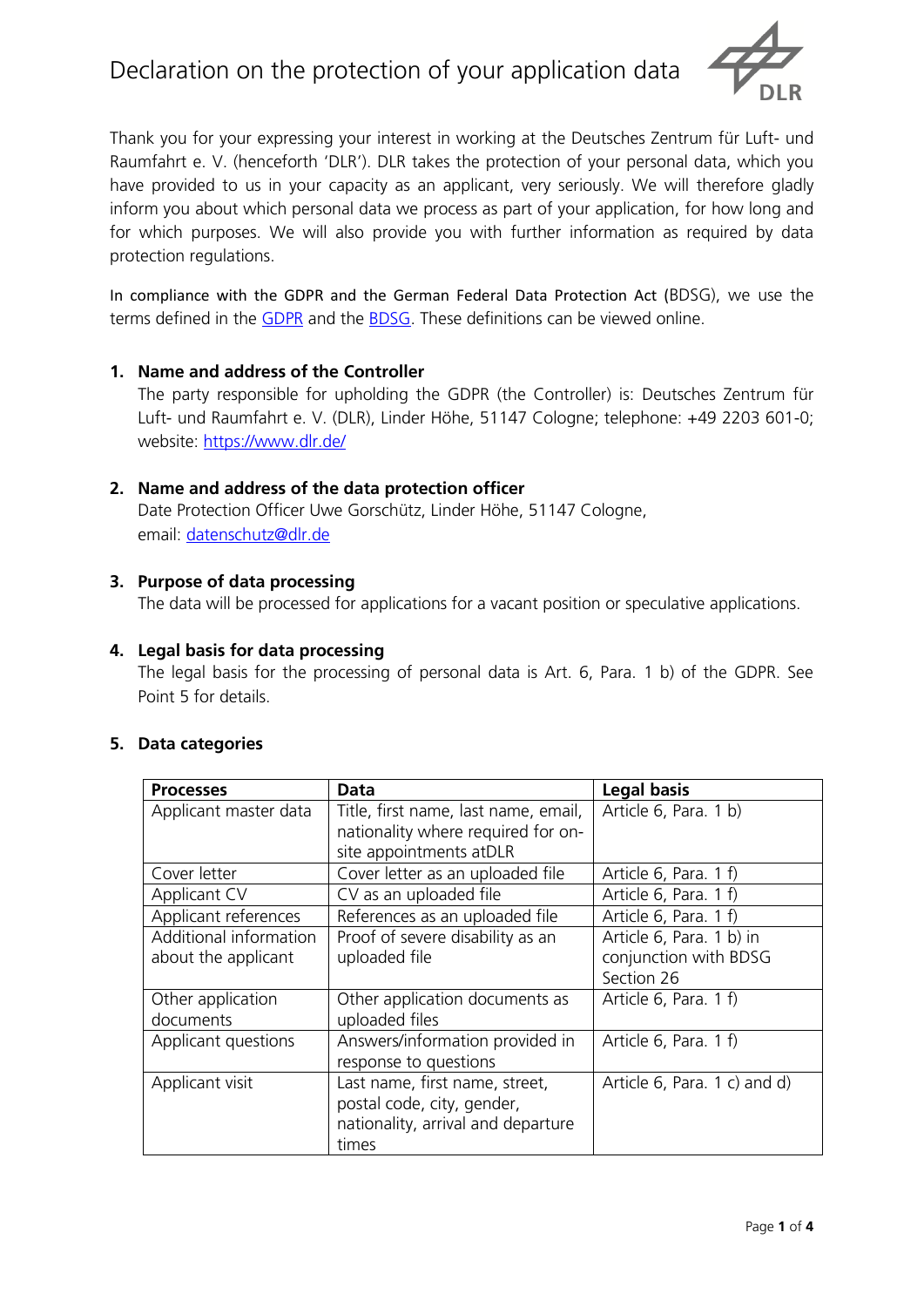

# **6. Processor/third party**

We transmit data to the following internal or external sub-contractors/service providers based on the procedures outlined in Point 5:

- Application management service provider: concludis GmbH, Frankfurter Straße 561, 51145 Cologne, Germany
	- o Textkernel/JoinVision: your CV is automatically processed using the parsing tool from Textkernel or JoinVision. After the parsing process is complete, your data will be erased at Textkernel or JoinVision.
- DLR facility security: In the event of on-site appointments at DLR, the following personal data is provided to external DLR facility security: last name, first name, nationality and arrival/departure time. The basis for this is Art. 6, Para. 1 c) and d) of the GDPR (export control and accident regulation). This data is saved for a period of five years after the date of the visit.

# **7. Storage**

The application management system is operated by concludis GmbH, Frankfurter Str. 561, 51145 Cologne on behalf of DLR. An order processing contract has been concluded with concludis, encompassing the confidential handling of applicant data. The software is hosted on servers belonging to Hetzner Online GmbH, Industriestr. 25 in 91710 Gunzenhausen at computer centres in Nuremberg and Falkenstein.

In addition, the personal data are stored on secure DLR servers that are looked after by ComputaCenter, DLR's central certified IT service provider.

#### **8. Erasure**

The personal data of the person in question are erased or their processing restricted as soon as the purpose of the data processing no longer applies. This is usually 120 days after the advertised vacancy has been filled.

Application documents may be stored for up to one year in case of speculative applications or acceptance into a pool of candidates.

Data may also be stored for compliance with a legal obligation which requires processing by Union or Member state law, statutes or other regulations to which the Controller is subject.

# **9. Your rights in relation to your personal data**

If your personal data are processed, you are the data subject in the sense of the GDPR and you have the following rights vis-à-vis the Controller pursuant to the following provisions:

- (1) In accordance with Art. 15 GDPR, you may request **information** about the personal data processed by us. In particular, you can request **information** about the purposes of the processing, the category of personal data concerned, the recipients or categories of recipient to whom the personal data have been or will be disclosed, and the envisaged period for which the personal data will be stored and the existence of the rights outlined in Sections 4 and 6.
- (2) In accordance with Art. 16 of the GDPR, you can request the immediate **rectification** of inaccurate or incomplete personal data stored by us.
- (3) In accordance with Art. 17 of the GDPR, you can request the **erasure** of your personal data stored by us, unless such data is being processed for reasons specified by law, in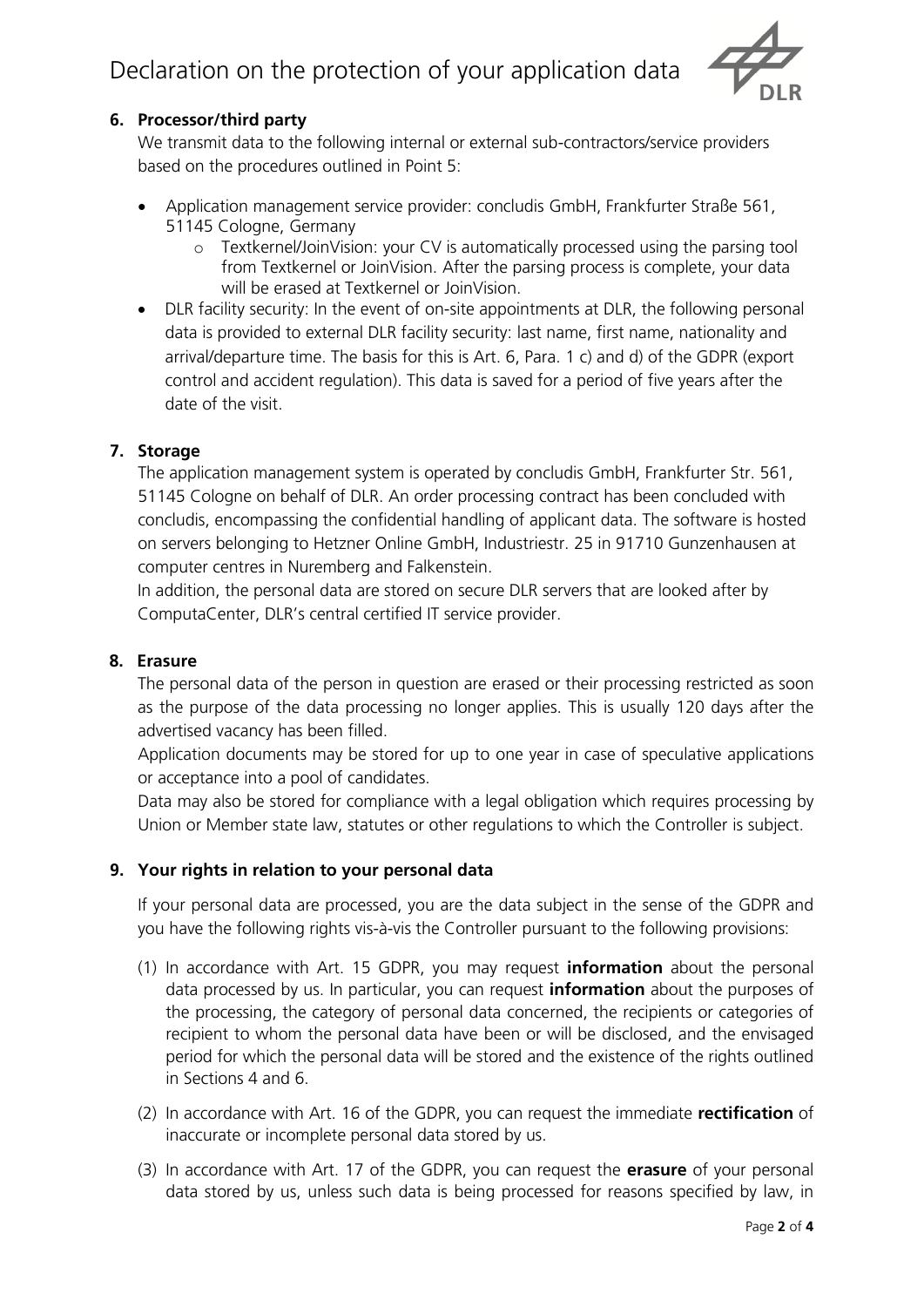

particular for the exercise of the right to freedom of expression and information, for compliance with a legal obligation, for reasons of public interest, or for the establishment, exercise or defence of legal claims.

- (4) In accordance with Art. 18 of the GDPR, you can request that the **processing of your personal data be restricted** if you contest the accuracy of the personal data, the processing is unlawful and you oppose the erasure of the personal data and requests the restriction of their use instead, we no longer need the personal data, but they are required by you for the establishment, exercise or defence of legal claims, or you have objected to such processing pursuant to Art. 21 of the GDPR.
- (5) In accordance with Art. 20 of the GDPR, you have the right to receive the personal data which you have provided to us in a structured, commonly used and machine-readable format and have the right to transmit those data to another controller.
- (6) In accordance with Art. 7, Para. 3 of the GDPR, you have the right to **withdraw** your consent to data processing at any time. As a result, we will no longer be authorised to continue processing such data in the future, as this is based on your consent.
- **(7) The right to object in accordance with Art. 21 of the GDPR**

**Provided that personal data are processed based on legitimate grounds pursuant to Art. 6 Para. 1 f) of the GDPR, you have the right to object to the processing of your personal data pursuant to Art. 21 of the GDPR, provided that there are reasons for such objection that arise from your individual situation or that your objection is due to direct marketing. In the latter case, you the right to object at any time, which we will honour without the need to specify a particular situation, unless the processing is being performed in order to fulfil a task that is in the public interest, as per Art. 21, Para. 6 of the GDPR.**

(8) In accordance with Art. 77 of the GDPR, you have the right to lodge a **complaint** with a supervisory authority. As a rule, this is the supervisory authority for your usual place of residence or work, or the headquarters of the Controller.

To exercise these rights, please contact the bodies specified in Sections 1 or 2.

# **10. Declaration of consent for data processing**

I hereby consent to the processing of the personal data that I have provided to DLR under Point 5 as part of my application (see Point 3). At the same time, I also declare that I am at least 16 years old (i.e. that my 16th birthday has passed).

# **11. Changes to this data protection declaration**

Due to rapid developments online and ongoing jurisdiction, we reserve the right to adapt this data protection declaration to technical and legal requirements at any time. This data protection declaration (version 1.1) on applications is valid from **12/05/2020 onward.**